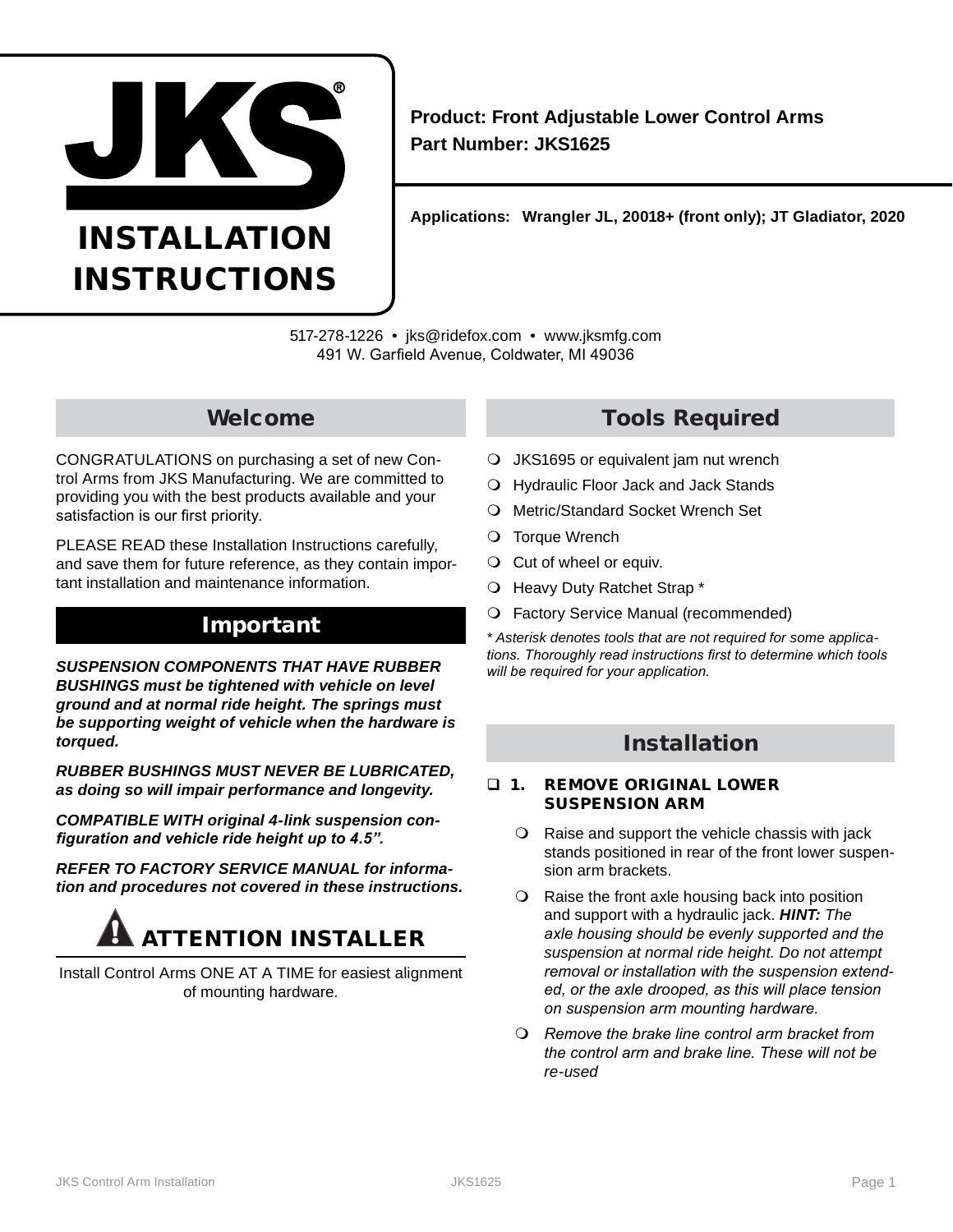

- Remove the lower suspension arm bolt and nut from the axle mount. Retain the original mounting hardware.
- Remove the bolt and nut from the chassis rail bracket. Retain the original mounting hardware.
- O Remove the original lower suspension arm from the vehicle.
- The factory shock bolts may need to be cut shorter to clear the larger JKS control arms. Using a cut off wheel to cut of the unthread end of the bolt if it interferes with the LCA.



O Proceed to step 2. Complete installation on one side before starting other side.

## **2. SET CONTROL ARM LENGTH**

- *Determine the ideal arm length for your application by considering factors such as:*
	- $\Rightarrow$  Tire Clearance
	- Steering Clearance
	- **Caster** Pinion Angle / Caster
	- $\Rightarrow$  Factory length is 24"
	- $\bullet$  Max. length is 25 3/4"
- *Set both control arms to the same length.* Lengthening the arms will increase caster.

## 3. INSTALL CONTROL ARM

- Apply anti-seize lubricant to bolt threads of original mounting hardware.
- *Establish control arm orientation.* The arms should be mounted so that the bend goes inward (away from the tire) and the rubber bushing end mounts to the axle.
- Mount the control arm to the axle housing bracket. Install the original mounting bolt and finger tighten the nut. DO NOT torque mounting hardware until instructed.
- Mount the control arm to the frame rail bracket so the grease fitting is up on the flex eye. Install the original mounting bolt and nut. Finger tighten the bolt.



*HINT: If mounting bolt is difficult to install due to misalignment of Control Arm bushing with mounting bracket, either (1) adjust height of axle housing with hydraulic jack, (2) move axle housing into position with a heavy-duty ratchet strap, or (3) temporarily disconnect track bar until mounting holes align.*